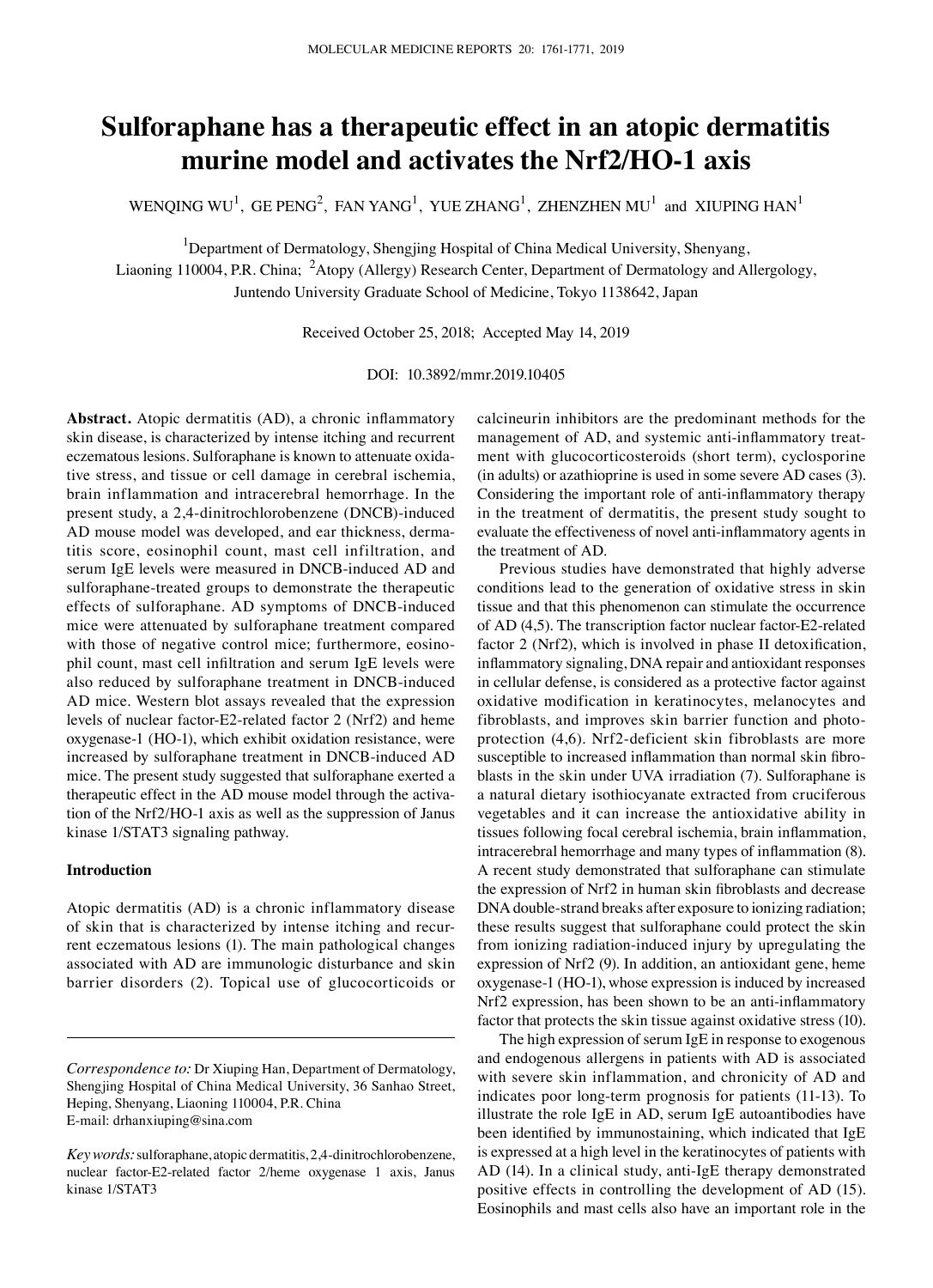prognosis of AD and there is some evidence that eosinophils can not only activate the proinflammatory process but also participate in tissue repair and the fibrotic processes of allergic inflammation (16). Chemokines produced by mast cells can also promote the development of AD, as demonstrated by treatment of mast cells with dexamethasone and a calcineurin inhibitor (FK506) (17).

In the present study, sulforaphane reduced epithelial thickness, serum IgE level and infiltration of eosinophils and mast cells in AD epithelial tissue and increased the levels of Nrf2, phosphorylated (p‑)Nrf2 and HO‑1 and reduced the levels of p‑Janus kinase 1 (JAK1) and p‑STAT3. This indicated that sulforaphane can reduce the level of inflammation in the skin of AD mice model and it may have a curative effect on patients with AD.

### **Materials and methods**

*Animals.* A total of 40 Female BALB/c mice, aged 6 weeks, were purchased from Beijing HFK Bioscience Co., Ltd. They were housed under specific pathogen-free conditions at a controlled temperature of 20‑25˚C and 35‑75% humidity with a 12-h light/dark cycle. The animals were provided with sterile food and water *ad libitum*. All animal care and experiments were performed in the Experimental Animal Center in accordance with the national guidelines and were approved by the animal care committee of Shengjing Hospital of China Medical University (approval no. 2016PS001K).

*Induction of AD‑like lesions and sulforaphane administration.*  After a week of acclimation, the mice were divided into 5 groups (n=8 per group): i) Vehicle, vehicle + phosphate buffer saline (PBS); ii) AD, dinitrochlorobenzene (DNCB) + PBS; iii) SFN2.5, DNCB + sulforaphane intraperitoneal (i.p.) injection (2.5 mg/kg); iv) SFN5, DNCB + sulforaphane i.p. injection (5 mg/kg); and v) SFN10, DNCB + sulforaphane i.p. injection (10 mg/kg). The sulforaphane doses were selected and modified according to previous studies (18‑20).

The dorsal hair of mice was completely removed with an electric razor before the day of administration (an area of  $\sim$ 4 cm<sup>2</sup>). On the first day, 150  $\mu$ l 1% DNCB (Sigma-Aldrich; Merck KGaA) dissolved in a mixture containing acetone and olive oil (3:1 v/v), was dropped on the dorsal skin, and 20  $\mu$ l 1% DNCB solution was dropped in ears. On the 5th day, 150 or 20  $\mu$ 10.2% DNCB solution dissolved in an acetone and olive oil mixture (3:1 v/v), respectively, were applied to the dorsal skin and ears three times a week for 3 weeks (days 5‑23). For the vehicle group, the same dose of the mixture comprising acetone and olive oil  $(3:1 \text{ v/v})$  was applied to the dorsal skin and ears of the mice.

Then, 1 h after each DNCB application, sulforaphane at the doses of 2.5, 5 and 10 mg/kg i.p. or PBS i.p. was injected (days 1‑23), for a total of 10 times. When the experiments were completed, the animals were anesthetized with 2% isoflurane, and blood, dorsal dermal tissue and ear tissue were collected for analysis. The experimental schedule is summarized in Fig. 1.

*Evaluation of severity of dermatitis.* Dermatitis in each mouse was observed and the score was recorded once a week according to the criteria described previously (21). The severity of dermatitis was assessed according to four symptoms: i) Erythema/hemorrhage; ii) scar/dryness; iii) edema; and iv) excoriation/erosion. The score of each clinical symptom ranged from 0 to 3 (none, 0; mild, 1; moderate, 2; and severe, 3). The total dermatitis score (maximum score 12) was the sum of individual scores. Additionally, ear thickness of the mice was measured and recorded once a week by using a micrometer (Mitutoyo Kawasaki). On day 24, the mice were anesthetized with 2% isoflurane before sacrifice and the dorsal lesions were imaged using a digital camera (Praktica Luxmedia16‑Z21C; Pentacon GmbH).

*Evaluation of scratching behavior and ear thickness.* To avoid statistical bias between groups, the number of scratches in each mouse was recorded before administration. Mice with high and low number of scratches were excluded from the experiment, and the remaining mice were randomly divided into five groups. Each mouse was observed for 10 min, and the number of scratches was recorded and videotaped once a week. A scratching event was defined as the mouse rubbing the dorsal skin and ears with the hind paws. Moreover, when the continuous scratch time exceeded 3 sec, it was recorded as two scratches and the scratching was terminated by human intervention. In addition, mouse ear thickness was measured and recorded once a week by using a micrometer (Mitutoyo Kawasaki). All data measurements were performed by a single investigator to avoid inter‑observer variation.

*Histological analysis.* To assess epidermal thickness and inflammatory cell infiltration (i.e., eosinophils and mast cells), the dorsal skin lesions of the mice were fixed in 10% paraformaldehyde for 24 h at 37˚C on the last day, embedded in paraffin and  $4-\mu$ m-thick paraffin sections were made. Hematoxylin and eosin (H&E) staining and toluidine blue staining were then performed for 30 sec each at 37˚C to identify epidermal thickness and inflammatory cells of each group, respectively. The number of eosinophils and mast cells in each section was obtained from five random views under x400 magnification. Tissue sections were observed using an inverted microscope (Y‑TV55; Nikon Corporation) and the data were obtained from five sections per mouse. Histopathological evaluation of all skin sections was carried out in a blind manner.

*Serum IgE measurements.* Abdominal aortic blood of mice was collected on day 24. IgE levels were measured with an ELISA kit (cat. no. E01G0277; Abcam) in accordance with the manufacturer's instructions.

*cDNA synthesis and reverse transcription‑quantitative PCR (RT‑qPCR).* Total RNA of mouse dorsal skin in each group was extracted with TRIzol reagent (Invitrogen; Thermo Fisher Scientific, Inc.). RNA extraction was performed according to the manufacturer's protocol. cDNA was prepared from  $1 \mu$ g RNA using RevertAid Reverse Transcriptase (Thermo Fisher Scientific, Inc.) and incubated for 4 h at 37˚C and 5%  $CO<sub>2</sub>$ . RT-qPCR analyses were performed on the 7500 Real‑Time PCR System (Applied Biosystems; Thermo Fisher Scientific, Inc.). Cycling conditions were 3 min at 95˚C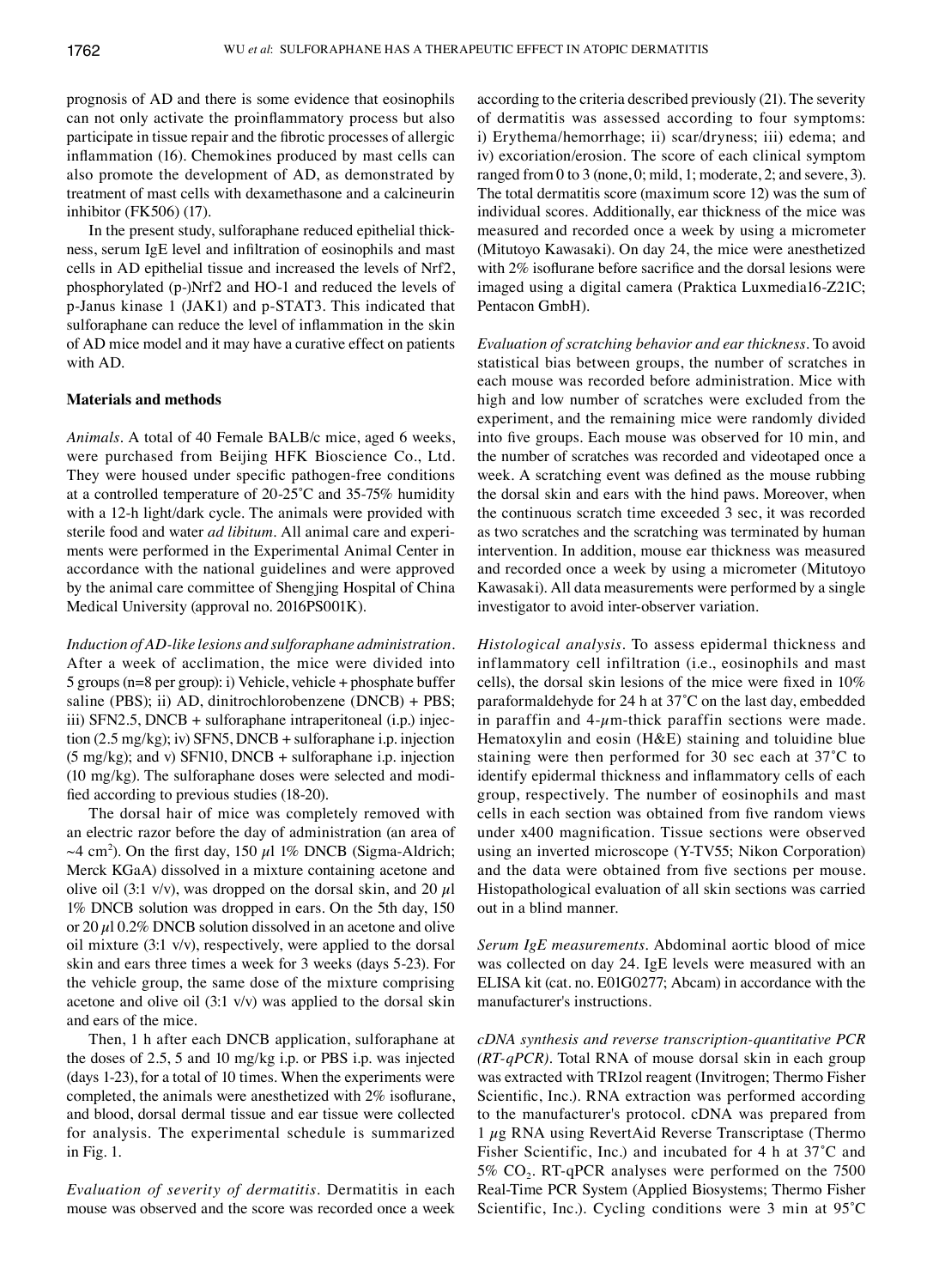

Figure 1. Experimental schedule. To induce atopic dermatitis, DNCB was topically applied to BALB/c mice. The dorsal hair was completely removed the day before the application. On the first day, 1% DNCB or vehicle was administered. From the fifth day onwards, 0.2% DNCB or vehicle was administered three times a week for 3 weeks (days 5-24), and 1 h later, sulforaphane 2.5, 5 and 10 mg/kg or PBS was separately i.p. injected. DNCB, 2,4-dinitrochlorobenzene.

followed by 60 cycles of 30 sec at 95˚C, 30 sec at 56˚C and 30 sec at 72˚C. The expression level of genes was detected using the following primers: Interleukin (IL)-6, 5'-TTG CCTTCTTGGGAC‑3' (forward), 5'‑TTGCCATTGCAC AACTCTT‑3' (reverse); IL‑1β, 5'‑CTGTCGGACCCATATG AGC‑3' (forward), 5'‑GCTCATGGAGAATATCACTTG TTG-3' (reverse); tumor necrosis factor- $\alpha$  (TNF- $\alpha$ ), 5'-AAG CCTGTAGCCCACGTCGTA‑3' (forward), 5'‑GGCACCACT AGTTGGTTGTCTTTG‑3' (reverse); mouse GAPDH, 5'‑AAA TGGTGAAGGTCGGTGTG‑3' (forward), 5'‑TGAAGGGGT CGTTGATGG‑3' (reverse). All experiments were performed in duplicate. For relative quantification analyses, a comparative 2-ΔΔCq method was used (22), where the median value of the vehicle group was used as the calibrator.

*Western blot analysis.* Western blotting was used to detect the protein levels of Nrf2, p-Nrf2, HO-1, p-JAK1, JAK1, p-STAT3 and STAT3. Dorsal skin tissues were processed by the protein extraction kit and each sample in one group was homogenized in RIPA buffer (BioLegend, Inc.) and then centrifuged for 30 min at 12,000 x g and 4˚C to collect the supernatant. Then, eight protein samples from each group were pooled together, separated by SDS‑PAGE and then transferred onto a PVDF membrane (EMD Millipore). The quantification of protein concentration was performed by using bichinchoninic acid protein assay kit (Pierce, Thermo Fisher Scientific, Inc.): 20  $\mu$ g protein from each sample was separated by SDS-PAGE on a 10% gel and transferred onto a polyvinylidene difluoride membrane and then blocked with 5% non-fat milk for 2 h at 37˚C. The membrane was incubated with monoclonal rabbit anti‑mouse Nrf2 (cat. no. 2772, 1:10,000 dilution), p‑Nrf2 (cat. no. 9524, 1:10,000 dilution), HO‑1 (cat. no. 2882, 1:10,000 dilution), p‑JAK1 (cat. no. 4970, 1:10,000 dilution), JAK1 (cat. no. 8675, 1:10,000 dilution), p‑STAT3 (cat. no. 4462, 1:10,000 dilution), STAT3 (cat. no. 6643, 1:10,000 dilution) and polyclonal rabbit anti‑mouse HO‑1 (cat. no. 4480, 1:10,000 dilution, all from Abcam), respectively, along with monoclonal rabbit anti-mouse tubulin (cat. no. SC-2357, 1:10,000 dilution; ProteinTech Group, Inc.) as an internal reference for 15 h at 4˚C, followed by incubation with Alexa Fluor 800‑labeled goat anti‑rabbit IgG (Invitrogen; Thermo Fisher Scientific, Inc.) for 1.5 h at 37˚C. Images were acquired using an AI600  $(BD Biosciences)$ . Band intensities (pixels/mm<sup>2</sup>) were obtained using Image Quant 5.2 software (Molecular Dynamics) after subtracting the background intensities. The values of the sulforaphane-treated group values were normalized to those of β-actin as normal control (NC).

*Statistical analysis.* GraphPad Prism software 7.0 (GraphPad Software, Inc.) was used to analyze the statistical data, and the data were expressed as mean  $\pm$  SEM. For comparison of multiple groups data, one‑way or two‑way ANOVA followed by Dunnett's post hoc test or Tukey's honest significant difference (HSD) test to detect the differences in these groups. All the experiments were performed in triplicate. P<0.05 was considered to indicate a statistically significant difference.

### **Results**

*Sulforaphane has a protective effect against DNCB‑induced AD in mice.* To study the therapeutic effects of sulforaphane on skin lesions in AD mice, AD mice were treated with a concentration gradient of sulforaphane (2.5, 5 and 10 mg/kg), with the different groups termed SFN2.5, SFN5 and SFN10, respectively. The AD model group exhibited severe dermatitis with erythema, scarring, edema and erosion (Fig. 2A). The dermatitis scores gradually increased throughout the 3‑week experimental period (Fig. 2B). Skin condition was significantly improved in sulforaphane‑treated groups compared with those in the AD group (Fig. 2A and B). Moreover, sulforaphane decreased the dermatitis score of DNCB‑induced skin lesions on days 14 and 21 in a dose‑dependent manner.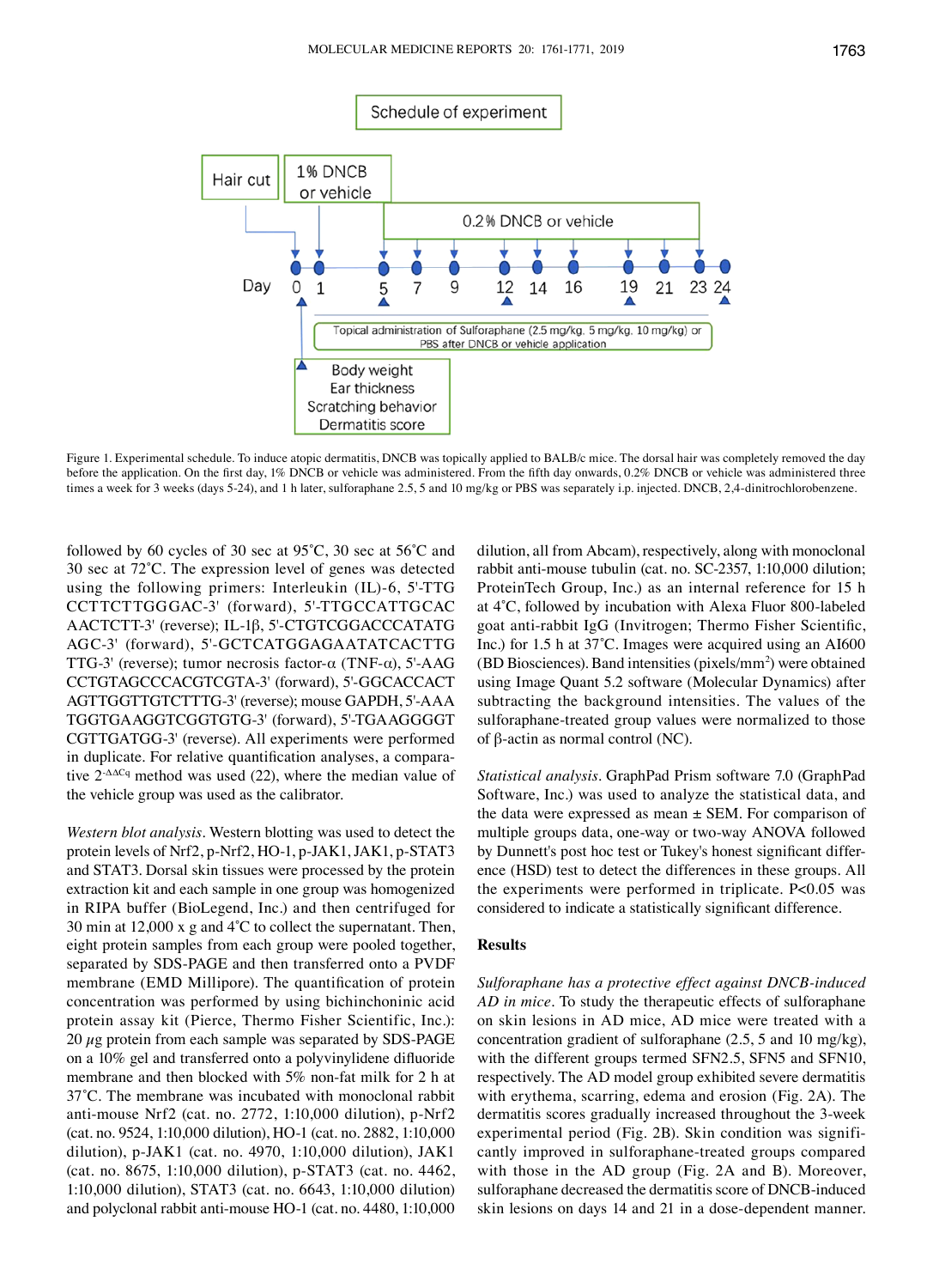

Figure 2. Effects of SFN on atopic dermatitis-like symptoms in BALB/c mice. (A) Images of skin lesions from the groups were taken on the last day of the experiment (day 24). (B) Dermatitis scores were evaluated once a week for 5 weeks (two‑way ANOVA analysis followed by Dunnett's post hoc test). (C) The number of scratching events was recorded for 10 min for each mouse in a cage once a week (two‑way ANOVA analysis followed by Dunnett's post hoc test). (D) Ear thickness was measured once a week for 5 weeks using a micrometer (two-way ANOVA analysis followed by Dunnett's post hoc test). (E) Mouse body weight was recorded once a week (two‑way ANOVA followed by Tukey's honest significant difference test). Results are expressed as the mean ± SEM (n=8). \*P<0.05, \*\*P<0.01, \*\*\*P<0.001 and \*\*\*\*P<0.0001 vs. AD group. \$P<0.05, \$\$P<0.01 and \$\$\$P<0.001 vs. AD + SFN10 group. DNCB, 2,4-dinitrochlorobenzene; SFN, sulforaphane; Vehicle, vehicle + PBS-treated group; AD, DNCB + PBS-treated atopic dermatitis group; AD + SFN2.5, DNCB + SFN (2.5 mg/kg i.p.)‑treated group; AD + SFN5, DNCB + SFN (5 mg/kg i.p.)‑treated group; AD + SFN10, DNCB + SFN (10 mg/kg i.p.)‑treated group.

Scratching behavior was the most noticeable clinical feature of AD (Fig. 2A and B).

The results of monitoring mouse scratching behavior showed that scratching events increased rapidly in the DNCB‑induced AD group and were maintained at a high level during the 3‑week experimental period compared to those of the vehicle group (Fig. 2C). However, after treatment with sulforaphane, the number of scratching events was rapidly decreased in the SFN2.5, SFN5, and SFN10 groups compared with those of the AD group (Fig. 2C). Moreover, the SFN10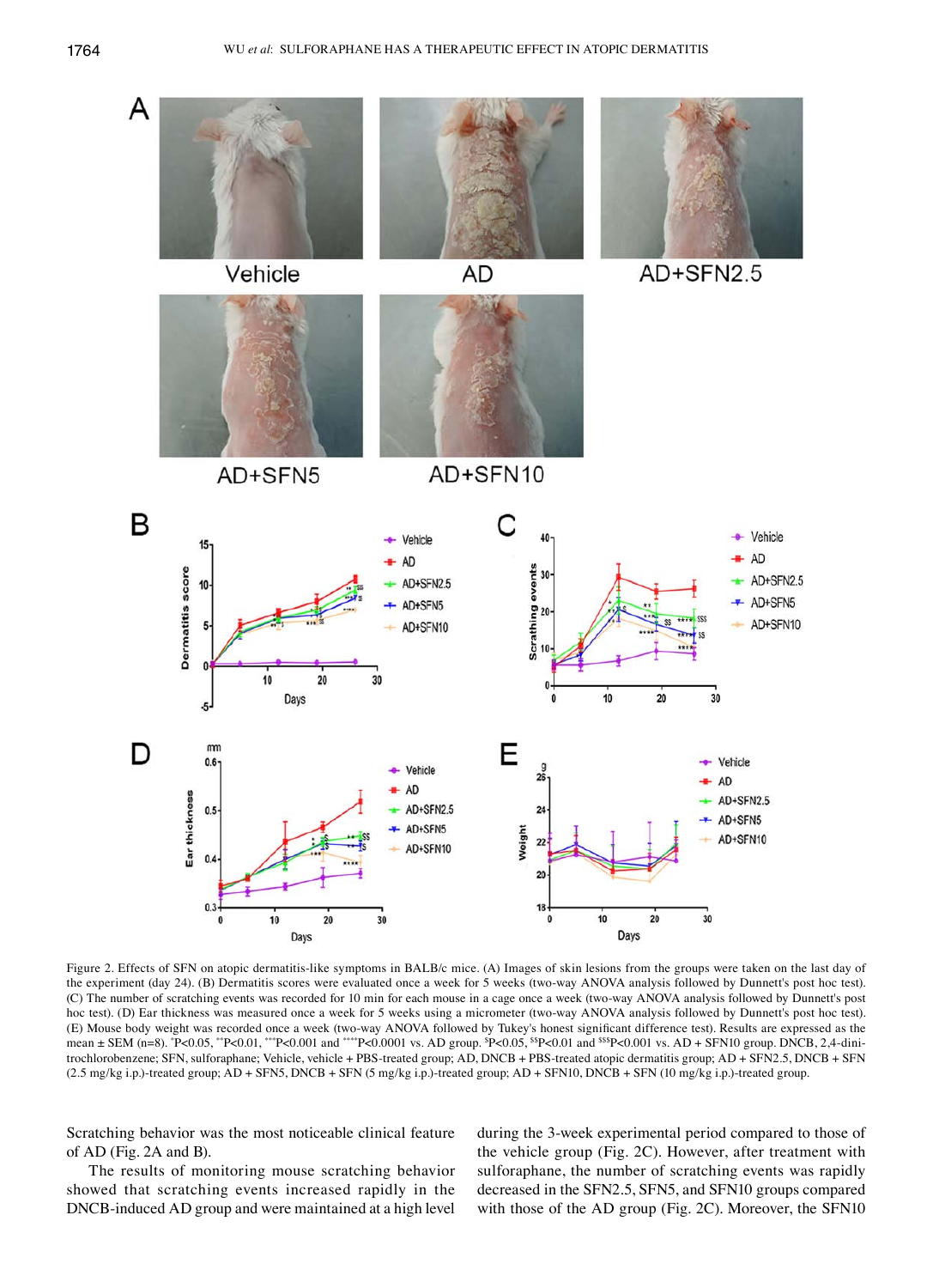

Figure 3. Effects of SFN on dorsal skin thickness in atopic dermatitis mouse skin lesions (5 fields per animal). (A) Epidermal thickness was presented in hematoxylin and eosin-stained sections (x20; scale bar, 100  $\mu$ m). The black dotted line indicates the boundary line between the epidermis and the dermis. (B) Measurement of epidermal thickness. Results are expressed as the mean ± SEM (n=8). \*\*P<0.01, \*\*\*P<0.001 and \*\*\*\*P<0.0001. One‑way ANOVA analysis followed by Dunnett's post hoc test. DNCB, 2,4‑dinitrochlorobenzene; SFN, sulforaphane; Vehicle, vehicle + PBS‑treated group; AD, DNCB + PBS‑treated atopic dermatitis group; AD + SFN2.5, DNCB + SFN (2.5 mg/kg i.p.)‑treated group; AD + SFN5, DNCB + SFN (5 mg/kg i.p.)‑treated group; AD + SFN10, DNCB + SFN (10 mg/kg i.p.)-treated group.

group had lower scratching events than the SFN2.5 group (P<0.01) and the SFN5 group (P<0.001; Fig. 2C). Further, SFN2.5, SFN5 and SFN10 groups also exhibited a significant reduction in DNCB‑induced ear thickness compared to that of the AD group (two‑way ANOVA analysis followed by Dunnett's post hoc test; Fig. 2D). To determine the toxicity of sulforaphane, changes in weight of each mouse were recorded and found that sulforaphane had no effect on the maintenance of body weight (two-way ANOVA analysis followed by Tukey's HSD test; Fig. 2E) that there was a significant difference in changes weight by different concentration SFN treatment.

Previous studies have indicated that DNCB‑induced AD-like lesions have high levels of inflammatory cell infiltration, leading to thickening of the skin (23). H&E staining revealed that the epidermal thickness of the dorsal skin was attenuated by treatment in the SFN2.5 SFN5, and SFN10 groups compared with the AD group (one‑way ANOVA analysis followed by Dunnett's post hoc test). The epidermal thickness

was significantly lower in the SFN10 group compared with the SFN2.5 and SFN5 groups (P<0.01; Fig. 3A and B).

*Sulforaphane reduced eosinophil accumulation, mast cell infiltration, and serum IgE levels in AD mice.* Eosinophil levels are elevated in most AD patients and are closely associated with disease activity. In this study, H&E staining of the drug‑administered dorsal skin was performed and eosinophil infiltration was observed under an optical microscope for each group. The number of eosinophils in skin was reduced in SFN2.5, SFN5, and SFN10 groups compared with the number in the AD group (one‑way ANOVA analysis followed by Dunnett's post hoc test; Fig. 4).

Increased serum IgE levels and mast cell infiltration in skin tissue are the main features of AD (24). Toluidine blue staining of the dorsal skin lesions was performed and the infiltration of mast cells in the dermis was observed under the optical microscope (Fig. 5A). A large number of mast cells appeared in the dermis of the AD group. The number of mast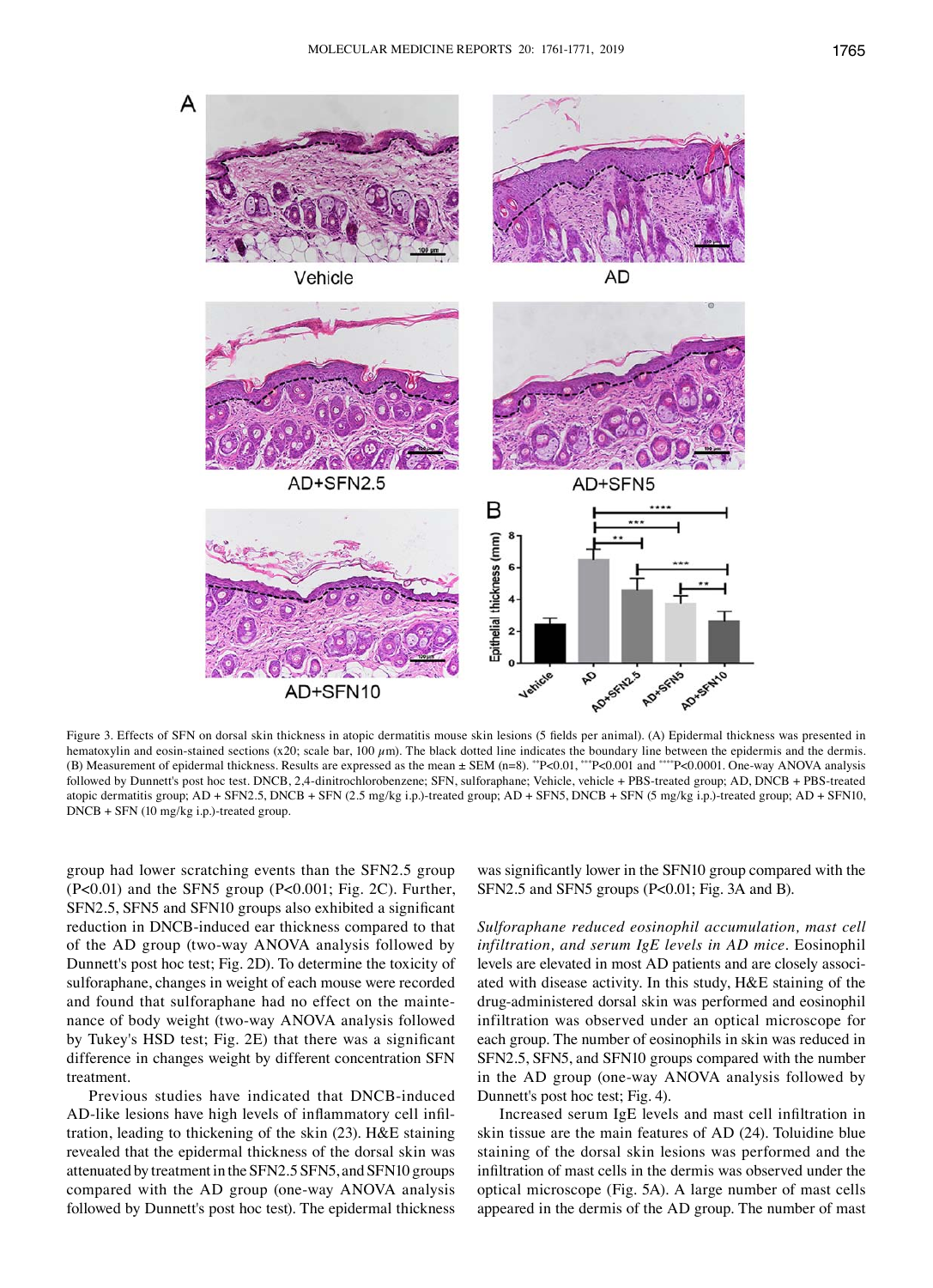

Figure 4. Effects of SFN on eosinophil accumulation in atopic dermatitis mouse skin lesions (5 fields per animal). (A) Eosinophils were presented in hematoxylin and eosin-stained sections (x40; scale bar, 50  $\mu$ m), and the morphology of eosinophils was clearly observed in the partially enlarged image on the left upper corner. Black arrows indicate stained eosinophils. (B) Average number of eosinophils in five sites chosen randomly was counted at x400 magnification. The enlargement part of each groups was enlarged by 2.5 times. Results are expressed as the mean ± SEM (n=8). \* P<0.05 and \*\*P<0.01. One‑way ANOVA analysis followed by Dunnett's post hoc test. DNCB, 2,4‑dinitrochlorobenzene; SFN, sulforaphane; Vehicle, vehicle + PBS‑treated group; AD, DNCB + PBS‑treated group; AD + SFN2.5, DNCB + SFN (2.5 mg/kg i.p.)‑treated group; AD + SFN5, DNCB + SFN (5 mg/kg i.p.)‑treated group; AD + SFN10, DNCB + SFN (10 mg/kg i.p.)‑treated group; NS, no significance.

cells decreased significantly after sulforaphane treatment, and the effect was significantly increased with the increasing dose of in the SFN2.5, SFN5 and SFN10 groups compared with the AD group (one‑way ANOVA analysis followed by Dunnett's post hoc test; Fig. 5B). The effect of sulforaphane on total serum IgE levels was also investigated. The results showed that serum IgE levels were significantly elevated in the AD group; however, increased serum IgE levels were significantly attenuated in the SFN2.5, SFN5 and SFN10 groups compared with those in the AD group, while the SFN10 group had lower levels of serum IgE than the SFN2.5 group (P<0.05) and the SFN5 group (P<0.01; Fig. 6A).

*Sulforaphane increases the expression of Nrf2 and HO‑1, and downregulated the JAK2/STAT3 pathway and the levels of IL‑6, IL‑1β and TNF‑α in AD mice.* To explicate antioxidant and anti-inflammatory effects of sulforaphane in AD mice, western blot assays were performed to detect the expression of Nrf2, p-Nrf2, HO-1, p-JAK1, JAK1, p-STAT3 and STAT3 in full-thickness dorsal skin. The results showed that p-Nrf2, Nrf2

and HO‑1 were slightly elevated in the AD group compared with that in the vehicle group. However, the levels of p-Nrf2, Nrf, and HO-1 in the SFN2.5, SFN5, and SFN10 groups were significantly higher than those in the AD group; furthermore, the SFN10 group exhibited higher levels of Nrf2 and HO‑1 expression than the SFN2.5 and SFN5 groups (Fig. 6B). By contrast, the mRNA expression levels of IL-6, IL-1 $\beta$  and TNF- $\alpha$  and the phosphorylation of JAK2/STAT3 were downregulated in the SFN2.5, SFN5 and SFN10 groups compared with those in the AD group (Fig. 6B-E).

# **Discussion**

AD is a chronic disease characterized by skin barrier dysfunction, IgE‑mediated hypersensitivity and alterations in cell-mediated immune responses (23). Previous studies have suggested that oxidative stress, which can lead to skin barrier dysfunction, has a central role in the occurrence and development of AD, and that this is related to poor prognosis of AD (5,24). In the present study, sulforaphane treatment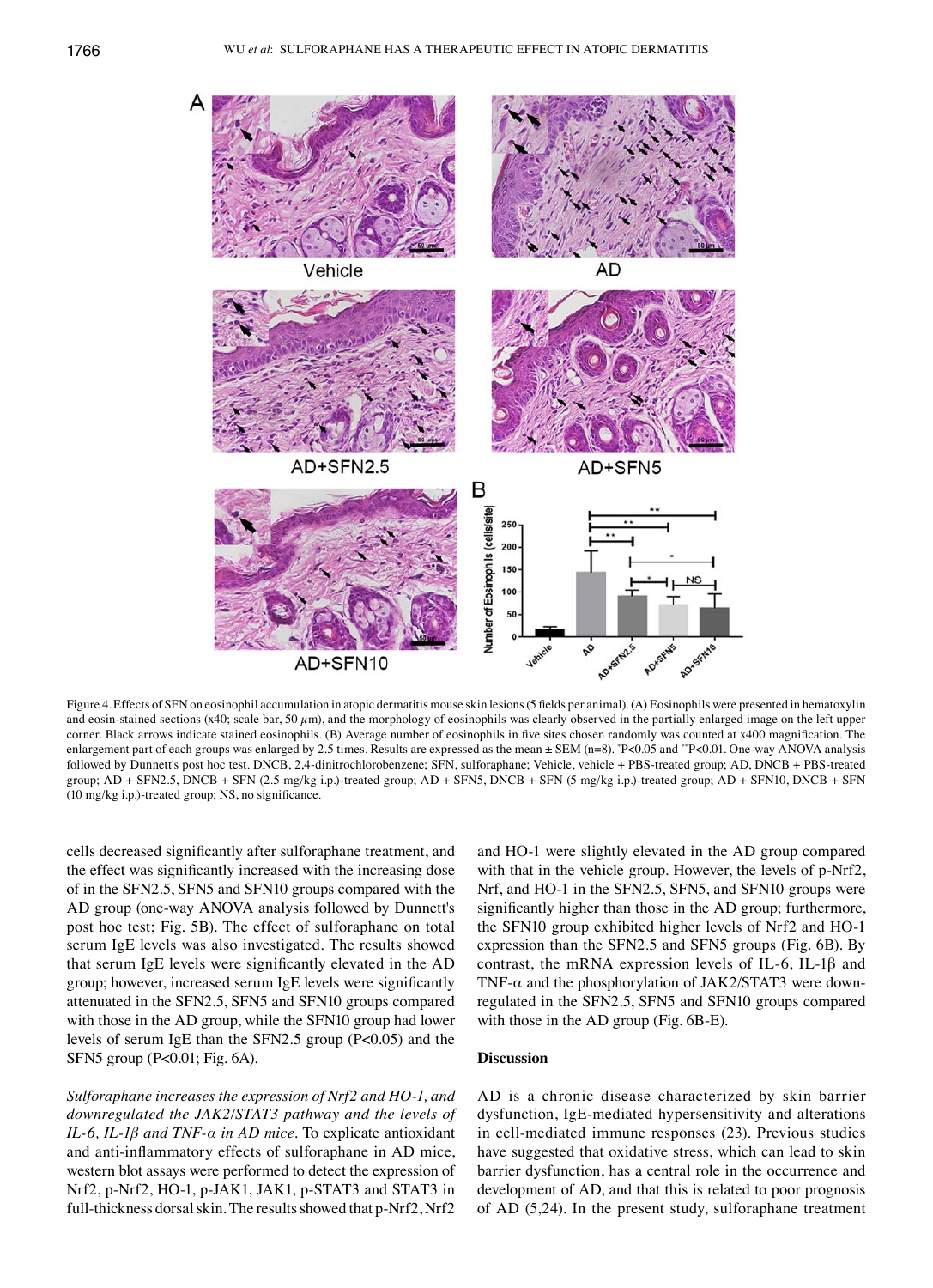

Figure 5. Effects of SFN on mast cell infiltration in atopic dermatitis mouse skin lesions and the expression of related molecules at the protein level (5 fields per animal). (A) Mast cells were presented in toluidine blue staining sections (x40; scale bar,  $100 \mu m$ ). Black arrows indicate stained mast cells. (B) The average number of mast cells in five sites chosen randomly was counted at x400 magnification. Results are expressed as the mean ± SEM (n=8). \*P<0.05 and \*\*\*P<0.001. One-way ANOVA analysis followed by Dunnett's post hoc test. DNCB, 2,4-dinitrochlorobenzene; SFN, sulforaphane; Vehicle, vehicle + PBS-treated group; AD, DNCB + PBS‑treated group; AD + SFN2.5, DNCB + SFN (2.5 mg/kg i.p.)‑treated group; AD + SFN5, DNCB + SFN (5 mg/kg i.p.)‑treated group; AD + SFN10, DNCB + SFN (10 mg/kg i.p.)‑treated group.

alleviated the inflammation in AD mice, reduced the accumulation of eosinophils and mast cells in the epithelial tissue and reduced the expression levels of serum IgE. Furthermore, the expression levels of Nrf2 and HO‑1 were upregulated in the epithelial tissue of AD mice following sulforaphane treatment.

Oxidative stress in turn can directly damage epithelial cells and induce eosinophil and mast cell accumulation, together with secretion of proinflammatory cytokines, which can cause dermal inflammation, which leads to itching and scratching. The dermal inflammation, and subsequent itching and scratching, in turn increase the release of proinflammatory cytokines; thus, these factors form a positive loop that can exaggerate AD illness (5). Sulforaphane, a natural isothiocyanate extracted from cruciferous vegetables such as broccoli, has a variety of potential abilities for the treatment of solid cancers, cardiovascular diseases, neurodegenerative diseases and diabetes (25). One of the major molecular mechanisms of action of sulforaphane is the activation of the Nrf2-Kelch-like ECH‑associated protein 1 pathway, which is involved in the response to damage caused by oxidant compounds (25). Nrf2, a transcription factor that regulates genes encoding antioxidant and detoxifying molecules, can ameliorate oxidative stress and inflammation in chronic kidney disease, cardiovascular disease and Alzheimer's disease in humans (26‑28). Furthermore, Nrf2 is associated with epidermal barrier function to protect against oxidant damage (29). Choi *et al* (30) demonstrated that *Platycodon grandiflorum* root-derived saponins can improve AD-like lesions in mice by activating Nrf2/ARE. However, whether sulforaphane has similar therapeutic effects in an AD mouse model remains to be elucidated.

The present study used 2.5, 5 and 10 mg/kg sulforaphane to treat AD mice. The concentrations of sulforaphane were in accordance with other studies on sulforaphane treatment (18,19). As no studies on SFN in AD have been identified, the present study explored the appropriate therapeutic concentration of SFN in AD, so that it can be used for further research. The comparison of studies on sulforaphane and clinically positive control drugs is also a matter for further study. Previous studies examined the use of SFN in UVB‑induced skin treatment (31,32) and demonstrated that SFN has the potential to treat skin disease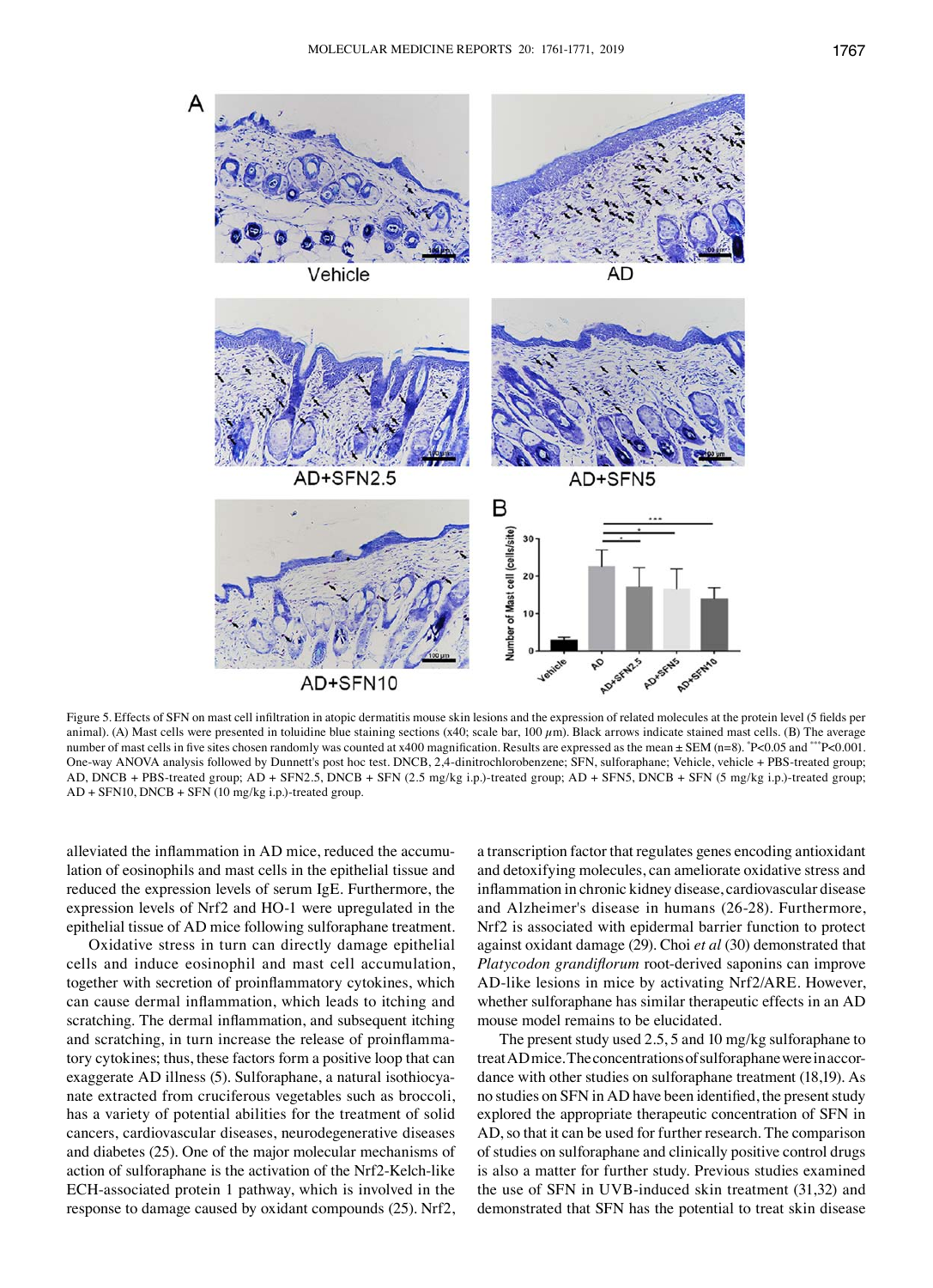

Figure 6. (A) Serum IgE levels were measured by ELISA. (B) Western blot revealed protein level changes in the expression of Nrf2, p-Nrf2, HO-1, p-JAK1, JAK1, p‑STAT3 and STAT3. Tubulin was used as an internal reference. (C) Reverse transcription‑quantitative PCR assay revealed mRNA level changes in the expression of (C) IL-6, (D) IL-1β and (E) TNF- $\alpha$ . Results are expressed as the mean  $\pm$  SEM (n=8).  $\degree$ P<0.05,  $\degree$ P<0.01,  $\degree$ <sup>\*\*</sup>P<0.001 and  $\degree$ <sup>\*\*\*</sup>P<0.0001. One-way ANOVA analysis followed by Dunnett's post hoc test. DNCB, 2,4-dinitrochlorobenzene; SFN, sulforaphane; Vehicle, vehicle + PBS-treated group; AD, DNCB + PBS‑treated group; AD + SFN2.5, DNCB + SFN (2.5 mg/kg i.p.)‑treated group; AD+SFN5, DNCB + SFN (5 mg/kg i.p.)‑treated group; AD + SFN10, DNCB + SFN (10 mg/kg i.p.)‑treated group.

induced by immune‑inflammation responses. The present study demonstrated that sulforaphane upregulated the expression levels of p‑Nrf2 and Nrf2, and its downstream antioxidant molecule HO-1 in the epithelial cells of DNCB-induced AD mice, and downregulated the expression levels of IL-6, IL-1 $\beta$ and TNF- $\alpha$ , and the phosphorylation of JAK2/STAT3. A previous study demonstrated that Nrf2 knockout mice require higher levels of inflammatory stimulation to initiate contact dermatitis compared with normal mice and that the presence of Nrf2 in keratinocytes limits inflammation (33). In contact dermatitis, Nrf2 improves the condition of patients and the activation of Nrf2 is required for the activation of the ARE reporter gene (34). Nrf2 is associated with epidermal barrier function for protection against oxidant damage (29). In UVA irradiation-related study, sulforaphane was considered as an anti‑oxidative stress‑associated agent to treat photoaging in BALB/c mice and the activation of Nrf2 and reduction of MMP-1 induced by sulforaphane were observed (32). These studies suggested that Nrf2 has the ability to control epidermal inflammation and this conclusion is consistent with the experimental results of the present study. It is therefore concluded that sulforaphane exerted a therapeutic effect in the AD mouse model by the activation of the Nrf2/HO-1 axis. The present study also found that the phosphorylation of JAK2/STAT3 and the expression levels of IL-6, IL-1 $\beta$  and TNF- $\alpha$  were reduced in the SFN‑treated group compared with the AD group. Welsch *et al* (35) reported that JAK/STAT signaling serves an important role in inflammatory skin diseases and that JAK/STAT inhibitors should presumably have many applications in dermatology. Jin *et al* (36) demonstrated that the JAK1/JAK2 inhibitor momelotinib inhibits the inflammatory response in DNCB‑induced AD mice. Accordingly, the results of the present study indicated that SFN not only upregulated the Nrf2/HO‑1 pathway, but also downregulated the JAK2/STAT3 pathway associated with inflammation. Abe and Tanaka (37) demonstrated that Nrf2 can attenuate the expression of IL‑6 and IL‑1β, which decreased the macrophage inflammatory response. The study of Chu *et al* (38), demonstrated that the expression levels of IL-6, IL-1 $\beta$  and TNF- $\alpha$ are significantly inhibited by SFN in a rheumatoid arthritis model. These results demonstrate that Nrf2 can regulate the downstream cytokines, including IL-6, IL-1 $\beta$  and TNF- $\alpha$ , to influence the progression of inflammation in AD.

However, there are some limitations to the present study. In a previous study, Roy *et al* (39) demonstrated that the expression of NF‑κB and mitogen‑activated protein kinases (MAPKs), as inflammatory mediators, are associated with the progression of AD. In addition, the decline of MAPKs and NF-κB alleviates AD symptoms(40). Pastore *et al* (41) reported that activation of c‑JUN/c‑FOS pathway promotes inflammation in AD. However, there are no studies, to the best of our knowledge, which report that the expression of c‑JUN/c‑FOS, NF-κB and MAPKs are associated with SFN treatment in AD. Further studies are required to verify the inflammation mediator function in the SFN treatment of AD and that was a limitation of the present study. The results demonstrated a new approach to treat dermatitis by activating skin protective molecules that can enhance the skin barrier and the role of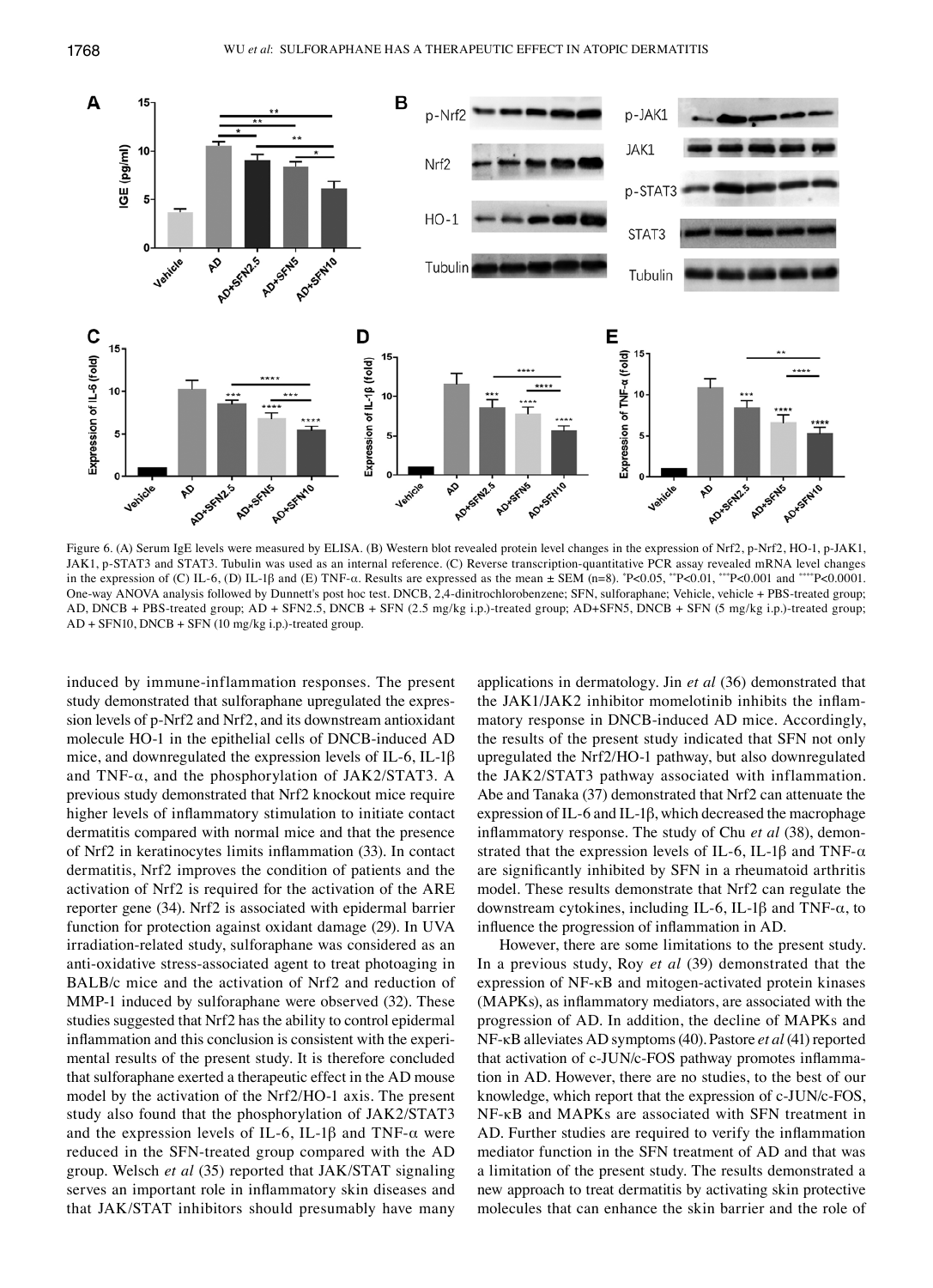this mechanism in specific dermatitis needs to be identified in future experiments.

In patients with AD, mast cell numbers are increased in skin lesions (40). Although the function and status of mast cells in AD is not clear, there is a potential mechanism by which mast cells contribute to AD progression, whereby mast cells release cytokines such as IL‑17 and IL‑22 that induce epithelial inflammation and allergic response (42). In addition, mast cells can intensify scratching damage by releasing pruritogenic substances (43). This further disrupts the skin barrier and exacerbates the disease. In previous studies, the Nrf2‑HO‑1 pathway was found to mediate anti-allergic actions in rodent mast cells and HO‑1 was shown to control inflammation by stabilizing mast cells (43-45). In the present study, AD mice that underwent sulforaphane treatment demonstrated a decline in mast cells in skin in the SFN2.5, SFN5 and SFN10 groups compared with the AD group. Combined with the results of previous studies, these results indicate that sulforaphane can control inflammation by inhibiting mast cell infiltration through the Nrf2‑HO‑1 pathway.

A consensus has been reached that elevated serum IgE levels in patients with AD are directly associated with poor prognosis and more severe development of AD (11). The anti-IgE antibody omalizumab was used to treat severe AD along with extracorporeal immunoadsorption and the combination therapy resulted in an improvement in AD during the treatment period (46). In a recent study, 6‑shogaol, an active compound present in ginger, was found to activate the reactive oxygen species (ROS)/MAPKs/Nrf2 anti-inflammatory pathway to alleviate AD‑like skin lesions by inhibiting the development of DNCB‑induced AD‑like skin lesions and scratching behavior, and reducing the expression of IgE and ROS generation (47). The present study identified that serum IgE levels in the AD group were >2 times higher compared with the vehicle group and that there was a significant decrease in IgE levels in the SFN2.5, SFN5 and SFN10 groups compared with the AD group. It was also identified that as the drug concentration increased gradually, the serum IgE levels in the SFN2.5, SFN5 and SFN10 groups decreased compared with the AD group. Eosinophil infiltration is characteristic of patients with AD and it is associated with disease severity (48). Eosinophils are involved in T helper 2 (Th2)‑immune response in AD and Th2/Th22‑dominant allergic responses, which are considered as the major molecular mechanism in AD. In addition, Th2 cytokines induce oxidative stress and severe inflammatory response, and lead to the aggravation of AD (49). Infiltration of eosinophils amplifies Th2‑immune responses and Th2 cells begin secreting IL–4, IL–5 and IL–13, which augments skin inflammation (43,50). A recent study (49) reported notable findings about AD; dupilumab, an anti-IL-4-receptor- $\alpha$  monoclonal antibody, can block signaling of IL‑4 and IL‑13, which are type 2/Th2 cytokines implicated in numerous allergic diseases, including AD. In this 1‑year, randomized, double‑blinded, placebo‑controlled, phase 3 trial, signs and symptoms of patients with AD were alleviated by dupilumab with acceptable safety. It can be concluded that the reduction of type 2/Th2 will be a key factor for the treatment of AD and that the accumulation of eosinophils in skin could be considered as a therapeutic effect indicator, as the accumulation of eosinophils is suppressed by sulforaphane treatment in AD mice. In the present study, AD mice that underwent sulforaphane treatment (SFN2.5, SFN5 and SFN10 groups) also demonstrated a decrease in eosinophil infiltration in skin compared with the AD group. The results of the present study demonstrated that sulforaphane can downregulate the level of IgE in DNCB‑induced AD mice, alleviate the edema and itching, and reduce the infiltration of eosinophils and mast cells; thus, it could be considered as a potential agent to treat AD.

In conclusion, the results of the present study demonstrated that sulforaphane alleviated AD symptoms in DNCB‑induced AD mice, potentially through the activation of the Nrf2/HO-1 pathway and the suppression of JAK1/STAT3 signaling, and that sulforaphane may be a potential therapeutic option for treating patients with AD.

#### **Acknowledgements**

Not applicable.

#### **Funding**

The present study was supported by Scientific Research Key Project of Educational Department in Liaoning Province of China in 2017 (grant no. 2017225026) and Science and Technology Project of Shenyang (grant no. 17-230-9-25). The funders had no role in study design, data collection and analysis, decision to publish, or preparation of the manuscript.

### **Availability of data and materials**

All data generated or analyzed during this study are included in this published article.

### **Authors' contributions**

WW induced AD‑mice by DNCB, executed sulforaphane administration performed H&E and toluidine blue staining for measurement of epidermal thickness, eosinophils and mast cells of each group, and respectively and analyzed these data. GP evaluated the severity of dermatitis, scratching behavior and ear thickness of each group and analyzed these data. FY measured serum IgE expression of each group by Elisa and analyzed these data. YZ measured mRNA level of IL-6, IL-1 $\beta$  and TNF- $\alpha$  of each group and analyzed these data. ZM performed western blot analysis for Nrf2/HO-1 and JAK1/STAT3 pathway in each group and analyzed these data. XH was a major contributor to the study design and data interpretation. All authors read and approved the final manuscript.

#### **Ethics approval and consent to participate**

The study procedures were approved by the ethics committee of Shengjing Hospital of China Medical University.

### **Patient consent for publication**

Not applicable.

## **Competing interests**

The authors declare that they have no competing interests.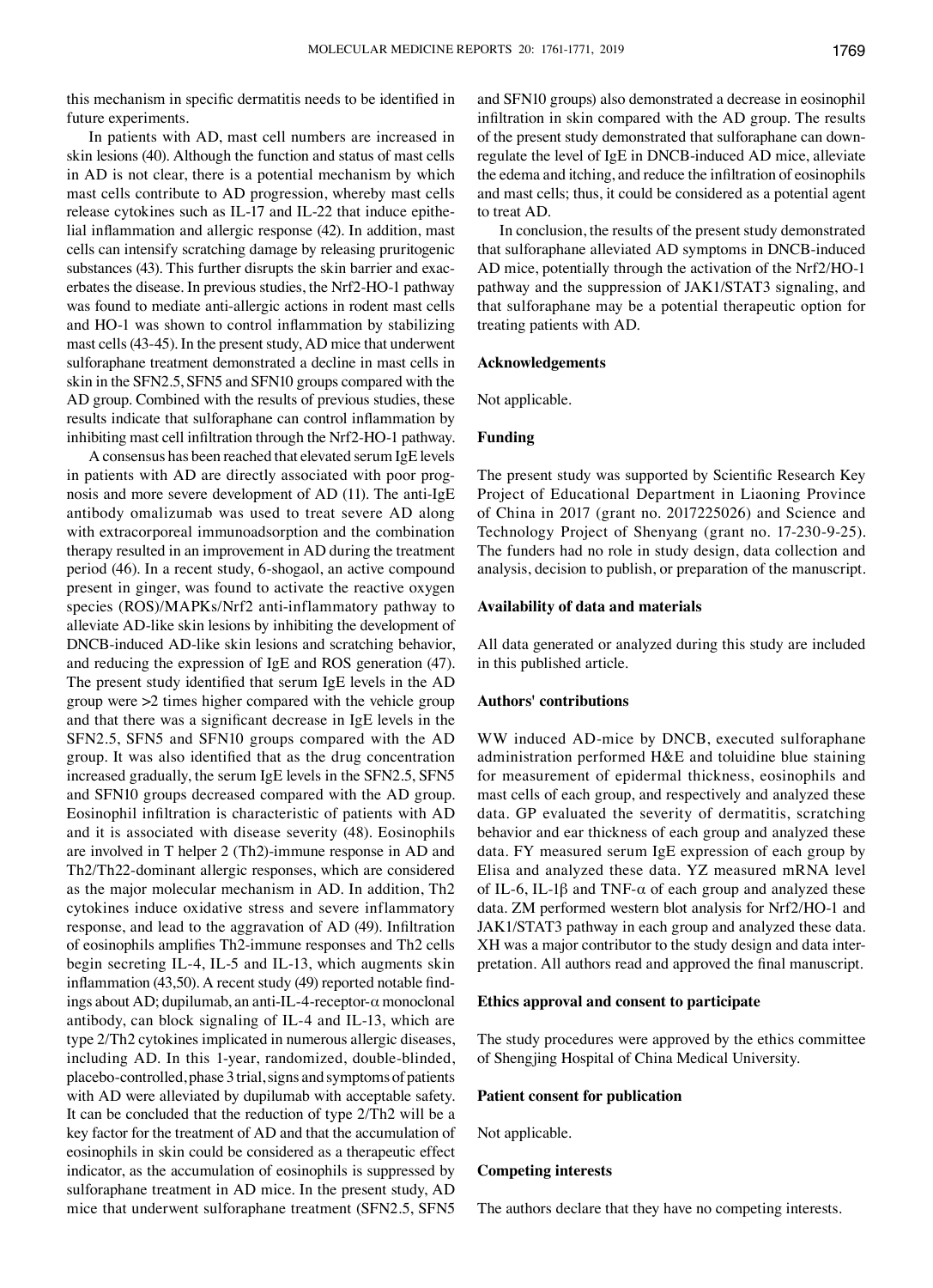- 1. Bieber T: Atopic dermatitis. N Engl J Med 358: 1483‑1494, 2008.
- 2. Weidinger S and Novak N: Atopic dermatitis. Lancet 387: 1109‑1122, 2016.
- 3. Werfel T, Schwerk N, Hansen G and Kapp A: The diagnosis and graded therapy of atopic dermatitis. Dtsch Arztebl Int 111: 509‑520, 2014.
- 4. Gęgotek A and Skrzydlewska E: The role of transcription factor Nrf2 in skin cells metabolism. Arch Dermatol Res 307: 385‑396, 2015.
- 5. Ji H and Li XK: Oxidative stress in atopic dermatitis. Oxid Med Cell Longev 2016: 2721469, 2016.
- 6. Rojo de la Vega M, Krajisnik A, Zhang DD and Wondrak GT: Targeting NRF2 for improved skin barrier function and photoprotection: Focus on the achiote-derived apocarotenoid bixin. Nutrients 9: E1371, 2017.
- 7. Gruber F, Ornelas CM, Karner S, Narzt MS, Nagelreiter IM, Gschwandtner M, Bochkov V and Tschachler E: Nrf2 deficiency causes lipid oxidation, inflammation and matrix-protease expression in DHA supplemented and UVA irradiated skin fibroblasts. Free Radic Biol Med 88: 439‑451, 2015.
- 8. Guerrero‑Beltrán CE, Calderón‑Oliver M, Pedraza‑Chaverri J and Chirino YI: Protective effect of sulforaphane against oxidative stress: Recent advances. Exp Toxicol Pathol 64: 503‑508, 2012.
- 9. Mathew ST, Bergström P and Hammarsten O: Repeated Nrf2 stimulation using sulforaphane protects fibroblasts from ionizing radiation. Toxicol Appl Pharmacol 276: 188‑194, 2014.
- 10. Kumar KJ, Yang HL, Tsai YC, Hung PC, Chang SH, Lo HW, Shen PC, Chen SC, Wang HM, Wang SY, *et al*: Lucidone protects human skin keratinocytes against free radical‑induced oxidative damage and inflammation through the up‑regulation of HO‑1/Nrf2 antioxidant genes and down‑regulation of NF‑κB signaling pathway. Food Chem Toxicol 59: 55‑66, 2013.
- 11. Furue M, Chiba T, Tsuji G, Ulzii D, Kido‑Nakahara M, Nakahara T and Kadono T: Atopic dermatitis: Immune deviation, barrier dysfunction, IgE autoreactivity and new therapies. Allergol Int 66: 398‑403, 2017.
- 12. Kiiski V, Karlsson O, Remitz A and Reitamo S: High serum total IgE predicts poor long‑term outcome in atopic dermatitis. Acta Derm Venereol 95: 943-947, 2015.
- 13. Lucae S, Schmid‑Grendelmeier P, Wüthrich B, Kraft D, Valenta R and Linhart B: IgE responses to exogenous and endogenous allergens in atopic dermatitis patients under long‑term systemic cyclosporine A treatment. Allergy 71: 115‑118, 2016.
- 14. Altrichter S, Kriehuber E, Moser J, Valenta R, Kopp T and Stingl G: Serum IgE autoantibodies target keratinocytes in patients with atopic dermatitis. J Invest Dermatol 128: 2232-2239, 2008.
- 15. Liu FT, Goodarzi H and Chen HY: IgE, mast cells, and eosinophils in atopic dermatitis. Clin Rev Allergy Immunol 41: 298‑310, 2011.
- 16. Elovic A, Wong DT, Weller PF, Matossian K and Galli SJ: Expression of transforming growth factors‑alpha and beta 1 messenger RNA and product by eosinophils in nasal polyps. J Allergy Clin Immunol 93: 864‑869, 1994.
- 17. Kato A, Chustz RT, Ogasawara T, Kulka M, Saito H, Schleimer RP and Matsumoto K: Dexamethasone and FK506 inhibit expression of distinct subsets of chemokines in human mast cells. J Immunol 182: 7233‑7243, 2009.
- 18. Zhang JC, Yao W, Dong C, Yang C, Ren Q, Ma M, Han M, Wu J, Ushida Y, Suganuma H and Hashimoto K: Prophylactic effects of sulforaphane on depression-like behavior and dendritic changes in mice after inflammation. J Nutr Biochem 39: 134‑144, 2017.
- 19. Yan B, Ma Z, Shi S, Hu Y, Ma T, Rong G and Yang J: Sulforaphane prevents bleomycin‑induced pulmonary fibrosis in mice by inhibiting oxidative stress via nuclear factor erythroid 2‑related factor‑2 activation. Mol Med Rep 15: 4005‑4014, 2017.
- 20. O'Connor JC, Lawson MA, André C, Moreau M, Lestage J, CastanonN, Kelley KW and DantzerR: Lipopolysaccharide-induced depressive-like behavior is mediated by indoleamine 2,3-dioxygenase activation in mice. Mol Psychiatry 14: 511‑522, 2009.
- 21. Peng G, Mu Z, Cui L, Liu P, Wang Y, Wu W and Han X: Anti-IL-33 antibody has a therapeutic effect in an atopic dermatitis murine model induced by 2, 4-dinitrochlorobenzene. Inflammation 41: 154‑163, 2018.
- 22. Livak KJ and Schmittgen TD: Analysis of relative gene expression data using real-time quantitative PCR and the  $2$ ( $\overline{ }$ -Delta Delta C(T)) method. Methods 25: 402‑408, 2001.
- 23. David Boothe W, Tarbox JA and Tarbox MB: Atopic dermatitis: Pathophysiology. Adv Exp Med Biol 1027: 21‑37, 2017.
- 24. Briganti S and Picardo M: Antioxidant activity, lipid peroxidation and skin diseases. What's new. J Eur Acad Dermatol Venereol 17: 663‑669, 2010.
- 25. Yang L, Palliyaguru DL and Kensler TW: Frugal chemoprevention: Targeting Nrf2 with foods rich in sulforaphane. Semin Oncol 43: 146‑153, 2016.
- 26. Ruiz S, Pergola PE, Zager RA and Vaziri ND: Targeting the transcription factor Nrf2 to ameliorate oxidative stress and inflammation in chronic kidney disease. Kidney Int 83: 1029-1041, 2013.
- 27. Lawal AO: Air particulate matter induced oxidative stress and inflammation in cardiovascular disease and atherosclerosis: The role of Nrf2 and AhR‑mediated pathways. Toxicol Lett 270: 88‑95, 2017.
- 28. Prasad KN: Simultaneous activation of Nrf2 and elevation of antioxidant compounds for reducing oxidative stress and chronic inflammation in human Alzheimer's disease. Mech Ageing Dev 153: 41‑47, 2016.
- 29. Schäfer M, Farwanah H, Willrodt AH, Huebner AJ, Sandhoff K, Roop D, Hohl D, Bloch W and Werner S: Nrf2 links epidermal barrier function with antioxidant defense. EMBO Mol Med 4: 364‑379, 2012.
- 30. Choi JH, Jin SW, Han EH, Park BH, Kim HG, Khanal T, Hwang YP, Do MT, Lee HS, Chung YC, et al: Platycodon grandiflorum root-derived saponins attenuate atopic dermatitis-like skin lesions via suppression of NF‑κB and STAT1 and activation of Nrf2/ARE‑mediated heme oxygenase‑1. Phytomedicine 21: 1053‑1061, 2014.
- 31. Saw CL, Huang MT, Liu Y, Khor TO, Conney AH and Kong AN: Impact of Nrf2 on UVB-induced skin inflammation/ photoprotection and photoprotective effect of sulforaphane. Mol Carcinog 50: 479‑486, 2011.
- 32. Chaiprasongsuk A, Lohakul J, Soontrapa K, Sampattavanich S, Akarasereenont P and Panich U: Activation of Nrf2 reduces UVA‑mediated MMP‑1 upregulation via MAPK/AP‑1 signaling cascades: The photoprotective effects of sulforaphane and hispidulin. J Pharmacol Exp Ther 360: 388-398, 2017.
- 33. Migdal C, Botton J, El Ali Z, Azoury ME, Guldemann J, Giménez‑Arnau E, Lepoittevin JP, Kerdine‑Römer S and Pallardy M: Reactivity of chemical sensitizers toward amino acids in cellulo plays a role in the activation of the Nrf2‑ARE pathway in human monocyte dendritic cells and the THP‑1 cell line. Toxicol Sci 133: 259‑274, 2013.
- 34. Emter R, van der Veen JW, Adamson G, Ezendam J, van Loveren H and Natsch A: Gene expression changes induced by skin sensitizers in the KeratinoSens™ cell line: Discriminating Nrf2‑dependent and Nrf2‑independent events. Toxicol In Vitro 27: 2225‑2232, 2013.
- 35. Welsch K, Holstein J, Laurence A and Ghoreschi K: Targeting JAK/STAT signalling in inflammatory skin diseases with small molecule inhibitors. Eur J Immunol 47: 1096‑1107, 2017.
- 36. Jin W, Huang W, Chen L, Jin M, Wang Q, Gao Z and Jin Z: Topical application of JAK1/JAK2 inhibitor momelotinib exhibits significant anti-inflammatory responses in DNCB-induced atopic dermatitis model mice. Int J Mol Sci 19: E3973, 2018.
- 37. Abe Y and Tanaka N: The Hedgehog signaling networks in lung cancer: The mechanisms and roles in tumor progression and implications for cancer therapy. Biomed Res Int 2016: 7969286, 2016.
- 38. Chu J, Wang X, Bi H, Li L, Ren M and Wang J: Dihydromyricetin sion of pro-inflammatory cytokines via the activation of Nrf2 pathway in rheumatoid arthritis model. Int Immunopharmacol 59: 174‑180, 2018.
- 39. Roy R, Dagher A, Butterfield C and Moses MA: ADAM12 is a novel regulator of tumor angiogenesis via STAT3 signaling. Mol Cancer Res 15: 1608‑1622, 2017.
- 40. Choi JK, Jang YH, Lee S, Lee SR, Choi YA, Jin M, Choi JH, Park JH, Park PH, Choi H, *et al*: Chrysin attenuates atopic dermatitis by suppressing inflammation of keratinocytes. Food Chem Toxicol 110: 142‑150, 2017.
- 41. Pastore S, Giustizieri ML, Mascia F, Giannetti A, Kaushansky K and Girolomoni G: Dysregulated activation of activator protein 1 in keratinocytes of atopic dermatitis patients with enhanced expression of granulocyte/macrophage‑colony stimulating factor. J Invest Dermatol 115: 1134‑1143, 2000.
- 42. Mashiko S, Bouguermouh S, Rubio M, Baba N, Bissonnette R and Sarfati M: Human mast cells are major IL‑22 producers in patients with psoriasis and atopic dermatitis. J Allergy Clin Immunol 136: 351‑359.e1, 2015.